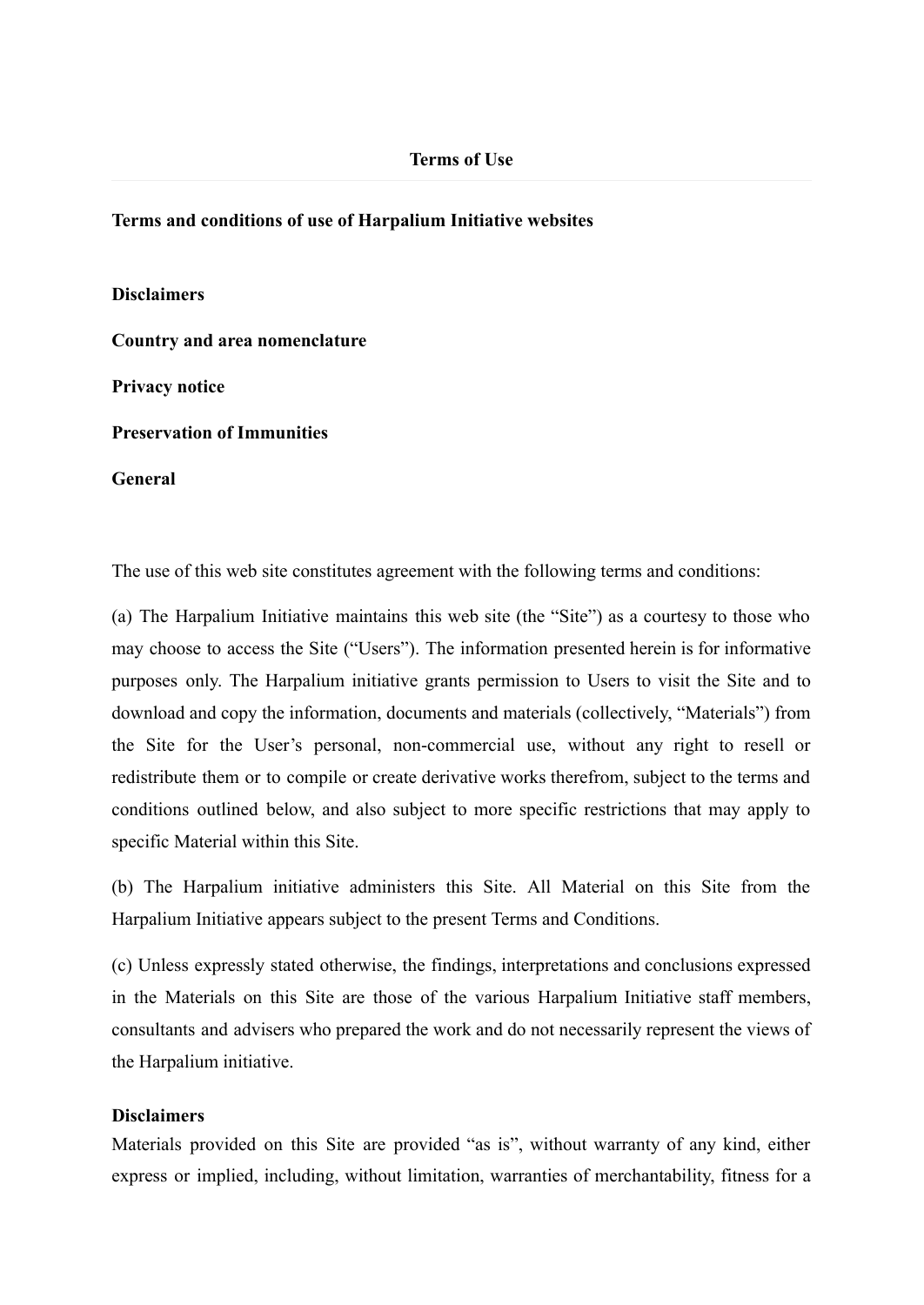particular purpose and non-infringement. The Harpalium Initiative specifically does not make any warranties or representations as to the accuracy or completeness of any such Materials. The Harpalium Initiative periodically adds, changes, improves or updates the Materials on this Site without notice. Under no circumstances shall the Harpalium Initiative be liable for any loss, damage, liability or expense incurred or suffered that is claimed to have resulted from the use of this Site, including, without limitation, any fault, error, omission, interruption or delay with respect thereto. The use of this Site is at the User's sole risk. Under no circumstances, including but not limited to negligence, shall the Harpalium Initiative or its affiliates be liable for any direct, indirect, incidental, special or consequential damages, even if the Harpalium Initiative has been advised of the possibility of such damages.

The User specifically acknowledges and agrees that the Harpalium Initiative is not liable for any conduct of any User.

This site may contain advice, opinions and statements of various information providers. The Harpalium Initiative does not represent or endorse the accuracy or reliability of any advice, opinion, statement or other information provided by any information provider, any User of this Site or any other person or entity. Reliance upon any such advice, opinion, statement, or other information shall also be at the User's own risk. Neither the Harpalium initiative nor its affiliates, nor any of their respective agents, employees, information providers or content providers, shall be liable to any User or anyone else for any inaccuracy, error, omission, interruption, deletion, defect, alteration of or use of any content herein, or for its timeliness or completeness, nor shall they be liable for any failure of performance, computer virus or communication line failure, regardless of cause, or for any damages resulting therefrom.

As a condition of use of this Site, the User agrees to indemnify the Harpalium Initiative and its affiliates from and against any and all actions, claims, losses, damages, liabilities and expenses (including reasonable attorneys' fees) arising out of the User's use of this Site, including, without limitation, any claims alleging facts that if true would constitute a breach by the User of these Terms and Conditions. If the User is dissatisfied with any Material on this Site or with any of its Terms and Conditions of Use, the User's sole and exclusive remedy is to discontinue using the Site.

This Site may contain links and references to third-party web sites. The linked sites are not under the control of the Harpalium Initiative, and the Harpalium Initiative is not responsible for the content of any linked site or any link contained in a linked site. The Harpalium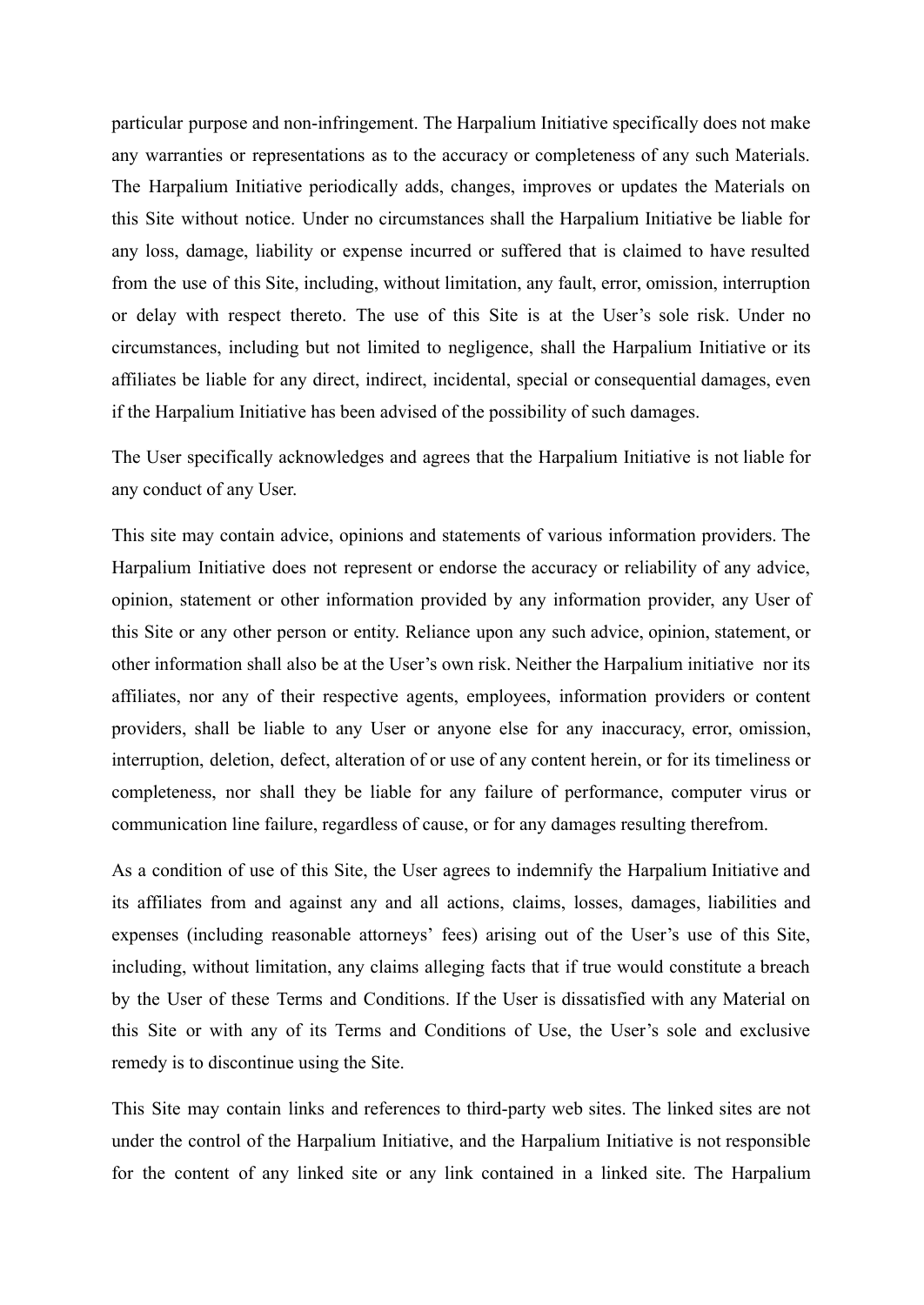Initiative provides these links only as a convenience, and the inclusion of a link or reference does not imply the endorsement of the linked site by Harpalium.

If this Site contains bulletin boards, chat rooms, access to mailing lists or other message or communication facilities (collectively, "Forums"), the User agrees to use the Forums only to send and receive messages and materials that are proper and related to the particular Forum. By way of example and not as a limitation, the User agrees that when using a Forum, he or she shall not do any of the following:

(a) Defame, abuse, harass, stalk, threaten or otherwise violate the legal rights (such as rights of privacy and publicity) of others;

(b) Publish, post, distribute or disseminate any defamatory, infringing, obscene, indecent or unlawful material or information;

(c) Upload or attach files that contain software or other material protected by intellectual property laws (or by rights of privacy and publicity) unless the User owns or controls the rights thereto or has received all consents therefor as may be required by law;

(d) Upload or attach files that contain viruses, corrupted files or any other similar software or programs that may damage the operation of another's computer;

(e) Delete any author attributions, legal notices or proprietary designations or labels in any file that is uploaded;

(f) Falsify the origin or source of software or other material contained in a file that is uploaded;

(g) Advertise or offer to sell any goods or services, or conduct or forward surveys, contests or chain letters, or download any file posted by another user of a Forum that the User knows, or reasonably should know, cannot be legally distributed in such manner.

The User acknowledges that all Forums and discussion groups are public and not private communications. Further, the User acknowledges that chats, postings, conferences, e-mails and other communications by other Users are not endorsed by the Harpalium Initiative, and that such communications shall not be considered to have been reviewed, screened or approved by Harpalium. Harpalium reserves the right to remove, for any reason and without notice, any content of the Forums received from Users, including, without limitation, email and bulletin board postings.